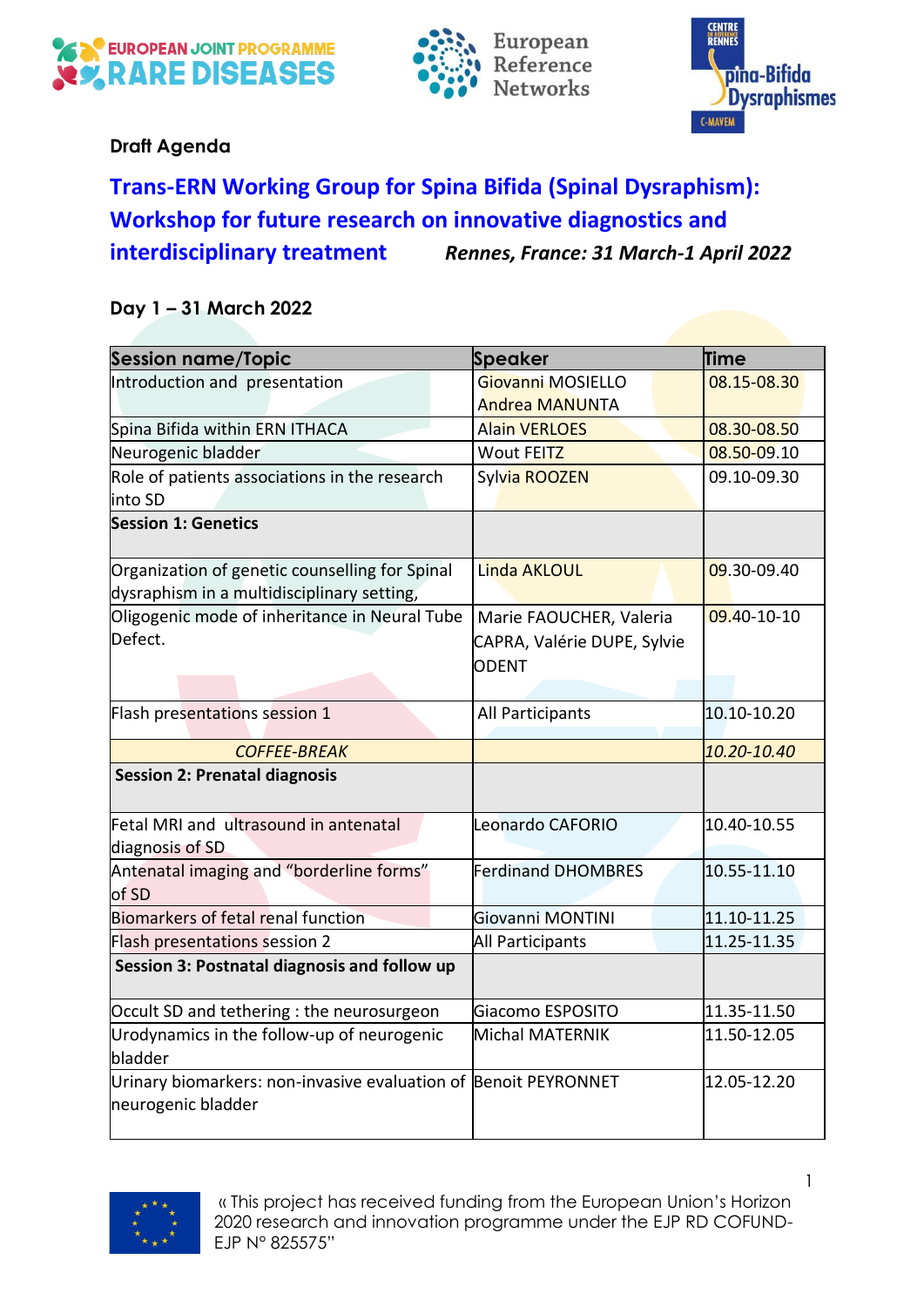





| Radiomics: non-invasive evaluation of<br>neurogenic bladder                                                                                                           | Zineddine KHENE                                                | 12.20-12-40 |
|-----------------------------------------------------------------------------------------------------------------------------------------------------------------------|----------------------------------------------------------------|-------------|
| Flash presentations session 3                                                                                                                                         | <b>All Participants</b>                                        | 12.40-12.50 |
| Discussion                                                                                                                                                            | All                                                            | 12.50-13.00 |
| <b>LUNCH</b>                                                                                                                                                          |                                                                | 13.00-14.00 |
| <b>Session 4: Fetal treatment</b>                                                                                                                                     |                                                                |             |
| Antenatal Surgery for Myelomeningocele<br>repair: organizational aspects                                                                                              | <b>Isabella FABIETTI</b>                                       | 14.00-14.15 |
| Fetoscopic versus open repair of<br>myélomeningocele                                                                                                                  | <b>Elena CARRERAS</b>                                          | 14.15-14.30 |
| Open fetal repair of myelomeningocele                                                                                                                                 | Luc JOYEUX,                                                    | 14.30-14.45 |
| Which technique of repair for which type of<br>Spinal Dysraphism                                                                                                      | Jean-Marie JOUANNIC                                            | 14.45-15.00 |
| Flash presentations session 4                                                                                                                                         | All participants                                               | 15.00-15.10 |
| <b>Session 5: Postnatal treatment</b>                                                                                                                                 |                                                                |             |
| Long term antimuscarinics therapy and risk of<br>cognitive impairment in SD patients. Intra-<br>vésical oxybutynin: a valuable alternative to<br>oral administration? | Andrea MANUNTA                                                 | 15.10-15.25 |
| Long-term Botulin Toxin and Neuromodulation Giovanni MOSIELLO                                                                                                         |                                                                | 15.25-15.40 |
| <b>Bladder substitution</b>                                                                                                                                           | Wout FEITZ.<br>Giovanni MOSIELLO                               | 15.40-15.55 |
| determinants of compliance with neuro-<br>urological follow-up in SD patients                                                                                         | Jacques KERDRAON                                               | 15.55-16.10 |
| Translational and clinical research in bowel<br>dysfunction related to SD,                                                                                            | Charlene BROCHARD, Laurent 16.10-16.25<br><b>SIPROUDHIS</b>    |             |
| Flash presentation session 5                                                                                                                                          | All participants                                               | 16.25-16.35 |
| Presentation and organization of the activities<br>for the next day with subdivision in 5 different<br>working groups                                                 | Andrea MANUNTA<br>Giovanni MOSIELLO<br><b>Emanuelle SAMSON</b> | 16.35-17.00 |